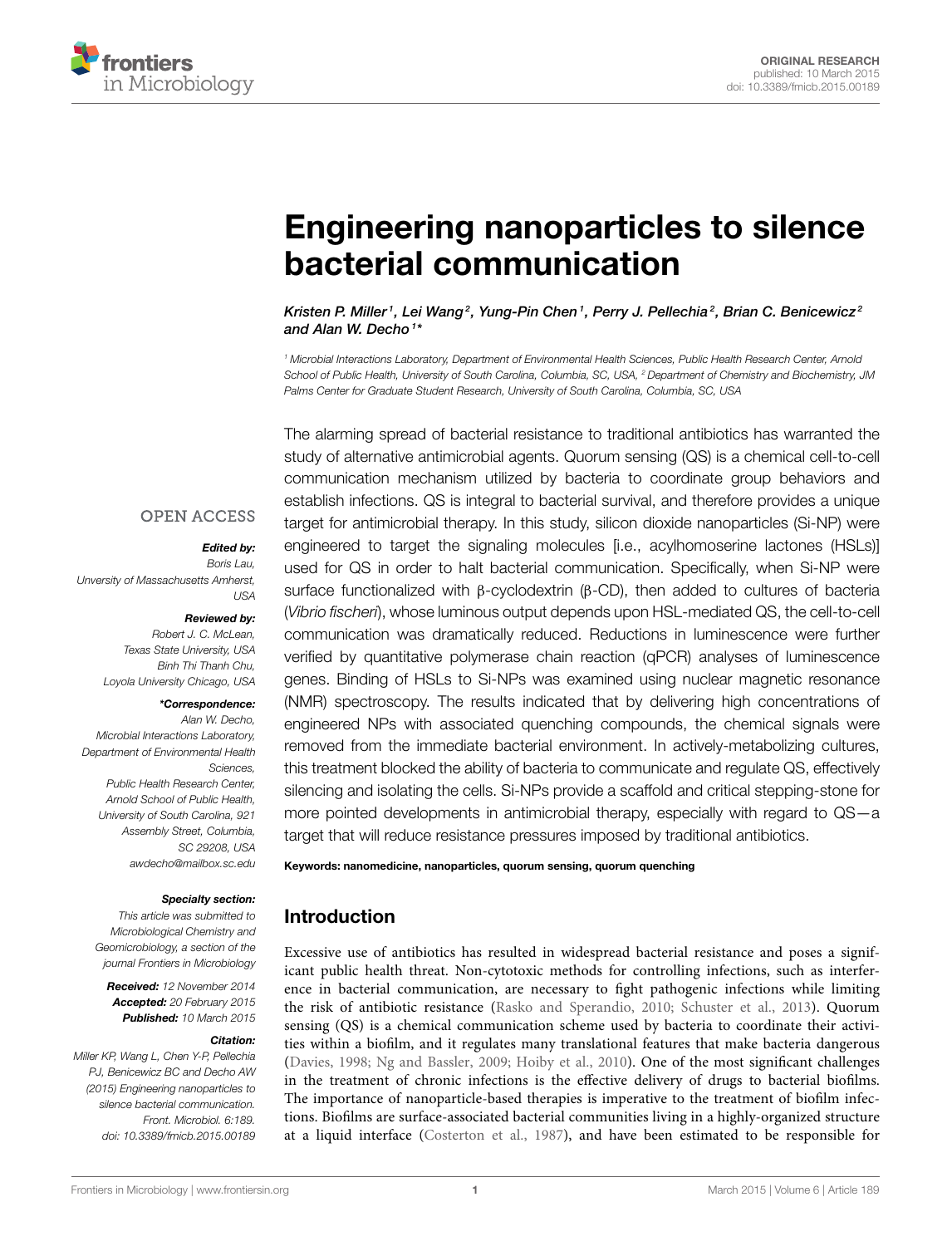80% of hospital-acquired infections [\(Davies, 2003\)](#page-6-5). The protective nature of bacterial biofilms makes them able to physically limit antibiotic penetration [\(Stewart et al., 2001;](#page-6-6) Canton and Morosini, [2011\)](#page-5-1), quickly regulate multidrug efflux pumps and stress response genes [\(Davies, 2003;](#page-6-5) [Hoiby et al., 2010\)](#page-6-4), induce a biofilm-specific phenotype [\(Allison et al., 2011\)](#page-5-2), and easily trade and enhance antibiotic resistance genes among their bacterial members [\(Madsen et al., 2012\)](#page-6-7).



<span id="page-1-0"></span>nanoparticle.

Silicon dioxide nanoparticles (Si-NPs) have a broad range of applications within the biomedical and industrial fields due to their high biocompatibility and controllable particle size (De et al., [2008;](#page-6-8) [Malvindi et al., 2012;](#page-6-9) [Wang and Benicewicz, 2013\)](#page-6-10). Inspired by developments in the field of drug delivery, we have designed Si-NPs (**[Figure 1](#page-1-0)**) to carry compounds that will quench signal molecules. Removal of signals from the immediate bacterial environment prevents the molecule from reaching its cognate receptor, thus inhibiting the signal/receptor interaction, and interfering with down-stream regulation. We hypothesized that this process will quench signal molecules, "turn off" QS, and silence bacterial communication (schematic seen in **[Figures 2A,B](#page-1-1)**).

β-cyclodextrin (β-CD) has been shown to non-specifically bind N-acyl-L-homoserine lactone (HSL) molecules [\(Kato et al.,](#page-6-11) [2006\)](#page-6-11), a common class of signal molecules produced by Gramnegative bacteria. β-CD consists of seven glucopyranose units bound by  $\alpha$ -1,4-glycosidic linkages. This molecule takes the shape of a truncated cone with a hydrophilic exterior and a slightly hydrophobic interior. β-CD was chosen as a model compound because the formation of a CD complex can be detected and because the reactivity of a guest molecule in a CD complex is subsequently modified [\(Szejtli, 1998\)](#page-6-12). In many cases, the CD accelerates the various reactions associated with the guest molecule and modifies the reaction pathway. Herein we present a new approach to disrupting bacterial QS with Si-NPs that have been surface-functionalized with β-CDs.

To test the quorum quenching function of the Si-NPs, the marine bacterium Vibrio fischeri was employed as a model. V. fischeri relies on N-acyl-L-homoserine lactone molecules to trigger coordinated activities such as colonization and bioluminescence in a threshold dependent manner during QS



<span id="page-1-1"></span>FIGURE 2 | Schematic of nanoparticle-based silencing of bacterial quorum sensing (QS). (A) Diagram of the Gram-negative bacterium *Vibrio fischeri lux* operon used in luminescence during QS using acyl-homoserine lactones (HSL). Triangles represent 3OC6-HSL. LuxR/3OC6-HSL complex initiates bilateral transcription of *lux* operon. LuxI produces 3OC6-HSL. Inset: A one-liter *V. fischeri* culture flask luminescing after treatment with HSLs. (B)

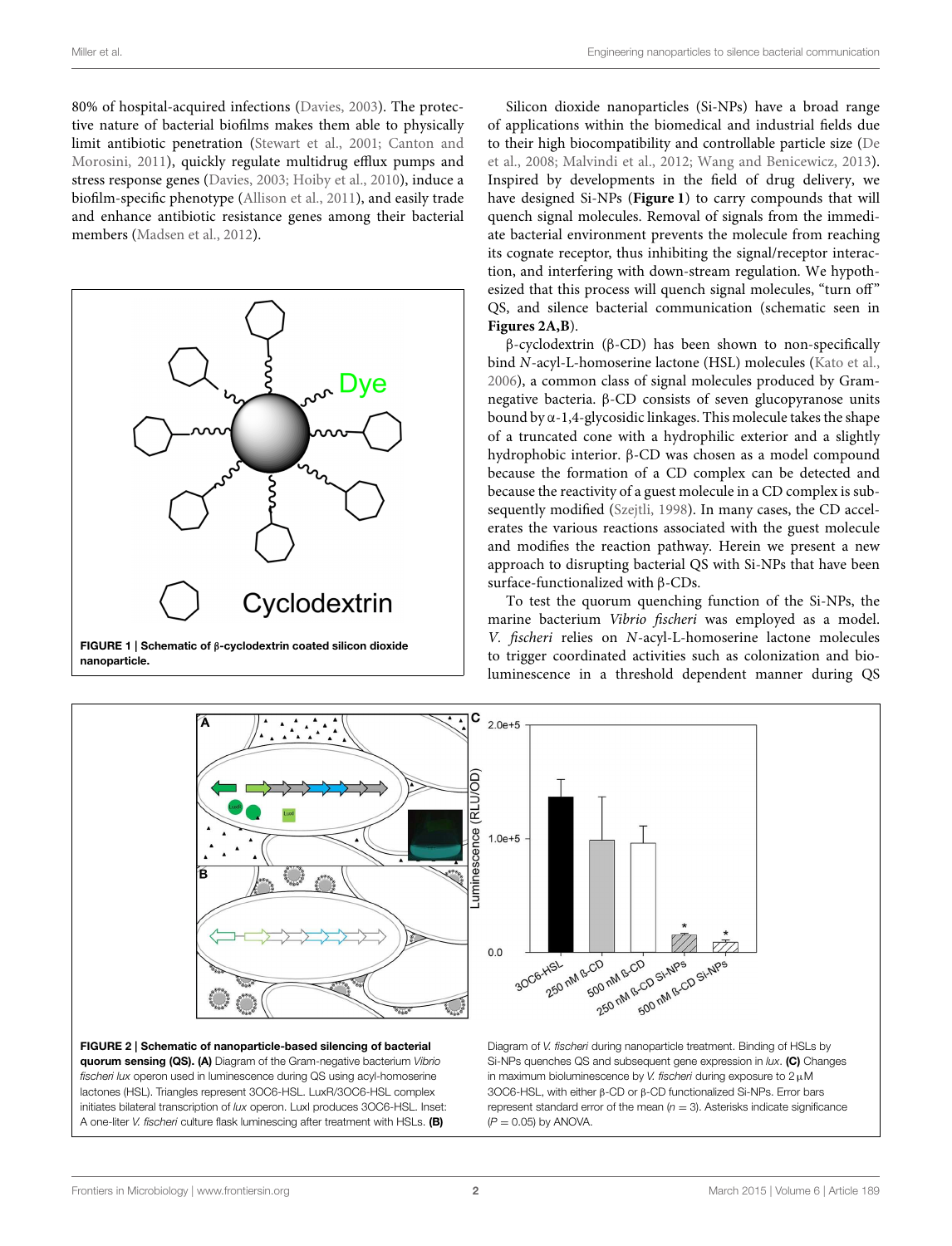[\(Kaplan and Greenberg, 1985\)](#page-6-13). Specifically, V. fischeri synthesizes and responds to N-3-oxo-hexanoyl-L-homoserine lactone (3OC6-HSL) [\(Eberhard et al., 1981;](#page-6-14) [Engebrecht and Silverman,](#page-6-15) [1984\)](#page-6-15) and N-octanoyl-L-homoserine lactone (C8-HSL) (Engebrecht et al., [1983\)](#page-6-16) via the lux operon, which is also responsible for the proteins that synthesize luminescent luciferase (Stevens et al., [1994\)](#page-6-17). HSLs are also used by pathogenic bacteria such as Actinobacillus, Salmonella, Pseudomonas, and other Vibrio species to regulate their respective QS genes [\(Defoirdt, 2013;](#page-6-18) [LaSarre and Federle, 2013;](#page-6-19) [Li et al., 2013b\)](#page-6-20).

In this study, the fold change in the *luxA* and *luxR* transcription of V. fischeri was quantified to determine the activity of the *lux* operon during exposure to β-CD. LuxA forms the alpha subunit of luciferase and was used to monitor bacterial luminescence. LuxR is a receptor for both 3OC6-HSL and C8-HSL, and initiates the lux operon, and was used to monitor signal production. In the natural ocean habitat, this QS function allows V. fischeri to establish a symbiotic relationship with the Hawaiian bobtail squid (Euprymna scolopes) and provide counterillumination for the squid [\(Visick et al., 2000\)](#page-6-21). Environmental conditions are essential for the proper functioning of V. fischeri bioluminescence. A symbiotic culture produces approximately 1000-fold brighter bioluminescence and more 3OC6-HSL than cultured cells at the same density [\(Boettcher and Ruby, 1990\)](#page-5-3). Therefore, HSLs must be added to the cultures to induce QS and visible bioluminescence in vitro.

In this study we have engineered nanoparticles that weaken the communication network of bacteria, rather than directly target the viability of cells. The functionalized Si-NPs bind small signal molecules as they diffuse between cells, and subsequently block bacterial QS. Using growth and transcription studies, we demonstrate that this novel technology can be used to directly influence bacterial communication and activities regulated by QS, and offer a promising tool that can be further developed to unravel the virulence of pathogenic bacteria. V. fischeri was used in its planktonic form to establish the utility of the functionalized NPs in a simple environment. Also, this bacterium was used because its QS mechanism is well-established in the literature and can be readily detected (by luminescence) in the laboratory. A biofilm model has not yet been employed here because of the inherent complexity found in a biofilm, and the subsequent difficulty in monitoring the QS response.

# Results

#### Si-NPs Carry β-cyclodextrin

The unique properties of surface-functionalized Si-NPs make them ideal for targeting the multiple avenues of bacterial defenses and weakening an infection. Surface functionalization plays a critical role in tailoring the properties of Si-NPs via well-developed surface chemistry [\(Li et al., 2013a,](#page-6-22) [2014\)](#page-6-23). For this study, the synthesized β-CD functionalized Si-NPs were purified via dialysis to remove un-reacted (i.e., free) β-CD molecules, as confirmed by  ${}^{1}$ H NMR (Supplementary Figure 1). Thermogravimetric analysis (TGA) confirmed that the monolayer of β-CD accounted for 2.78% of the total weight of particles and indicated a surface graft density of 0.27 and 0.11 groups/nm<sup>2</sup>

for the 15 and 50 nm nanoparticles, respectively (Supplementary Figure 2).

## β-Cyclodextrin Binds HSLs in Solution

NMR spectroscopy was used to determine binding strengths between β-CD and HSLs. NMR diffusion experiments demonstrated that both C8-HSL (produced by V. fischeri) and C6-HSL (produced by Pseudomonas aeruginosa) could bind to β-CD in a 1:1 ratio; however, there was no evidence that 3OC6-HSL (also produced by V. fischeri) formed a complex with β-CD. Further calculations revealed the binding and dissociation constants of the experimental complexes. The binding between the HSLs and β-CD accounted for only 17% of C6-HSL and 35% of C8-HSL at any one time in the 1:1 solution (Supplementary Tables 1, 2). Despite this relatively low binding, we proceeded to quantify the quenching ability of β-CD in vitro. Using growth and luminescence studies we observed the influence of β-CD on V. fischeri bioluminescence.

#### Nanoparticles Enhance Ability of β-Cyclodextrin to Quench HSLs and Dim Bioluminescence

V. fischeri cultures grown in the presence of  $2 \mu M$  3OC6-HSL exhibited strong bioluminescence and normal growth. When treated with concentrations of free β-CD ranging from 250 nM to 7 mM, the growth study showed that exposure to 2 mM β-CD resulted in the most significant decrease in bioluminescence (Supplementary Figure 3). A preliminary analyses of β-CD functionalized Si-NPs with  $2 \mu M$  3OC6-HSL demonstrated that the β-CD moietie was significantly more-effective at dimming bioluminescence of V. fischeri when functionalized to a Si-NP than it was as a free-compound (**[Figure 2C](#page-1-1)**). Statistical significance for all experiments was determined by a repeated measures analysis of variance test followed by an aposteriori pairwise muliple comparision procedure (SigmaPlot, Systat Software, San Jose, CA). Because  $2 \mu$ M 3OC6-HSL likely exceeds the expected HSL production of symbiotic V. fischeri cultures [which is unknown, but luminescence is induced in the nanomolar range (Lupp and Ruby, [2005\)](#page-6-24)], and does not induce the lux operon like C8-HSL, we altered the HSL conditions to more-closely mimic the natural environment.

Growth experiments were repeated with V. fischeri cultured with 125 nM 3OC6-HSL and 0.25 nM C8-HSL. Optical density and bioluminescence were monitored throughout growth to determine the impact of free and functionalized β-CD. All cultures were grown in defined minimal medium [\(Studer et al.,](#page-6-25) [2008\)](#page-6-25), and therefore were not in a rich nutrient environment. Additional growth studies indicated that the bacteria did not thrive on β-CD or the various Si-NPs. Also, when all carbon sources in the defined minimal medium were replaced with β-CD, no growth occurred. Cultures grown without the addition of HSLs produced negligible levels of bioluminescence. Therefore, β-CD, with or without NPs, did not influence the growth or relative health of the cells.

V. fischeri cultures grown in the presence of 125 nM 3OC6-HSL and 0.25 nM C8-HSL produced measureable bioluminescence; although, bioluminescence in general was lower compared to the cultures treated with  $2 \mu M$  3OC6-HSL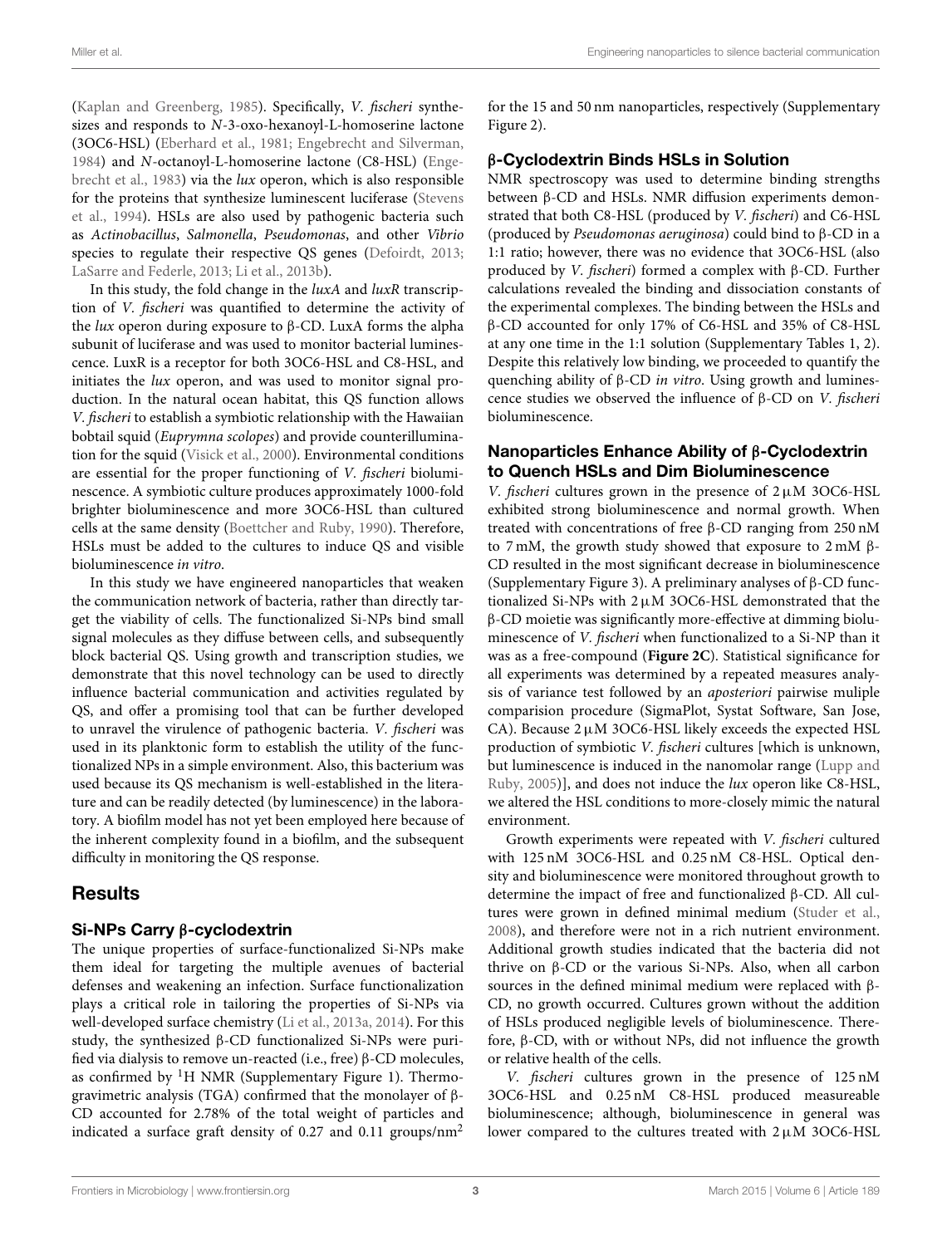

<span id="page-3-0"></span>(as indicated by the different scales in **[Figures 2C](#page-1-1)**, **[3](#page-3-0)**). Our study found that at environmentally-relevant levels of HSLs, bioluminescence was significantly reduced *in vitro* by β-CD ( $P = 0.05$ ). By functionalizing β-CD to 50 nm NPs, 133 nM β-CD was able to produce the same result as a 2x higher concentration of free 250 nM β-CD (**[Figure 3](#page-3-0)**). We found that 15 nm Si-NPs with or without β-CD decreased bioluminescence to the same extent, and thus may not have a significant role in dimming luminescence.

The long half-life (relative to a 12-h growth experiment) of luciferase likely contributed to the uncertainty in discerning subtle changes in QS over time. To further examine the role of functionalized and free β-CD in V. fischeri QS, we then examined changes in transcription of the lux operon during exposure to β-CD and β-CD functionalized Si-NPs.

#### lux Operon Down-Regulated in Presence of β-CD Functionalized Si-NPs

Bioluminescence in *V. fischeri* is generated by the *lux* operon and is activated by 3OC6-HSL and C8-HSL. Transcription of the lux operon results in the production of luciferase, the enzyme responsible for bioluminescence. **[Table 1](#page-3-1)** summarizes the foldchanges calculated for  $luxA$  and  $luxR$  from the  $C_t$  values generated by qPCR with the Livak method  $(\Delta \Delta C_t)$  of both HSLtreated cultures.

The quantity of transcripts produced by untreated cultures (controls) and cultures treated with 250 nM β-CD were not markedly different, indicating that low concentrations of free β-CD are ineffective in down-regulating luxA and luxR at environmental levels of HSLs (data not shown). The addition of

<span id="page-3-1"></span>

| TABLE 1   Calculated fold change of transcription by V. fischeri after |
|------------------------------------------------------------------------|
| treatment exposures to 125 nM 3OC6- and 0.25 nM C8-HSLs.               |

|                              | luxR      | luxA      |
|------------------------------|-----------|-----------|
| no treatment (control)       | $-1.4$    | 4.8       |
| $250 \text{ nM}$ $\beta$ -CD | $-1.7$    | 1.7       |
| $2 \text{ mM } \beta$ -CD    | $-97.8$   | $-39.1$   |
| 15 nm bare-NPs               | $-250.4$  | $-432.9$  |
| 15 nm 155 nM β-CD-NPs        | $-245.7$  | $-629.77$ |
| 50 nm bare-NPs               | $-1723.4$ | $-365.8$  |
| 50 nm 133 nM β-CD-NPs        | $-2125.5$ | $-2171.1$ |

*Negative values indicate down-regulation.*

much higher (i.e., 2 mM) β-CD significantly reduced the expression of luxA and luxR transcripts, as indicated by the calculated fold changes ( $P = 0.05$ ). In an attempt to more efficiently deliver β-CD to the bacterial cell, low concentrations of β-CD were applied via Si-NPs. As **[Table 1](#page-3-1)** indicates, both the functionalized and non-functionalized 15 nm Si-NPs reduced the expression of luxA and luxR transcripts to a similar extent. The data agree with the growth study, indicating that the influence of 15 nm Si-NPs functionalized with or without 155 nM β-CD is indistinguishable. Conversely, treatment with the larger nanoparticles (i.e., functionalized and non-functionalized 50 nm Si-NPs) resulted in significantly different fold changes ( $P =$ 0.05). The 133 nM β-CD, when bound to functionalized 50 nm Si-NPs, resulted in the greatest down-regulation of luxA and luxR transcripts out of all treatments, demonstrating the strong utility of this size of functionalized Si-NPs. The discontinuity of the bioluminescence measurements between the growth and transcription studies was likely influenced by the relatively long half-life of bioluminescence, which contributed to an inability to discern differences using bioluminescence during growth.

#### **Discussion**

The bioluminescence and transcription studies indicate that the 15 nm and 50 nm Si-NPs resulted in different levels of QS, although both Si-NPs were synthesized using the same method. Based on the nanoparticle synthesis methods and TGA analyses, we determined that the 15 nm Si-NPs carry 0.06µmol β-CD/mg Si-NP complex, while the 50 nm Si-NPs carry  $0.15 \mu$ mol β-CD/mg Si-NP complex, indicating that the surface densities of the two Si-NPs are different. Additionally, the surface area of the 50 nm Si-NPs is more than ten times the surface area of the 15 nm Si-NPs, which may have provided for more space between individual β-CD molecules and allowed for more efficient binding with the HSLs. Given that a 50 nm Si-NP can carry 1.7 times more β-CD than a 15 nm Si-NP, a higher dose of 15 nm Si-NPs was used to treat the samples to achieve comparable levels of β-CD. Three major possibilities exist to explain the difference in results. First, the higher concentration of Si-NPs aggregated in solution, making more of the functional groups unavailable on the smaller Si-NP. Alternatively, the β-CD may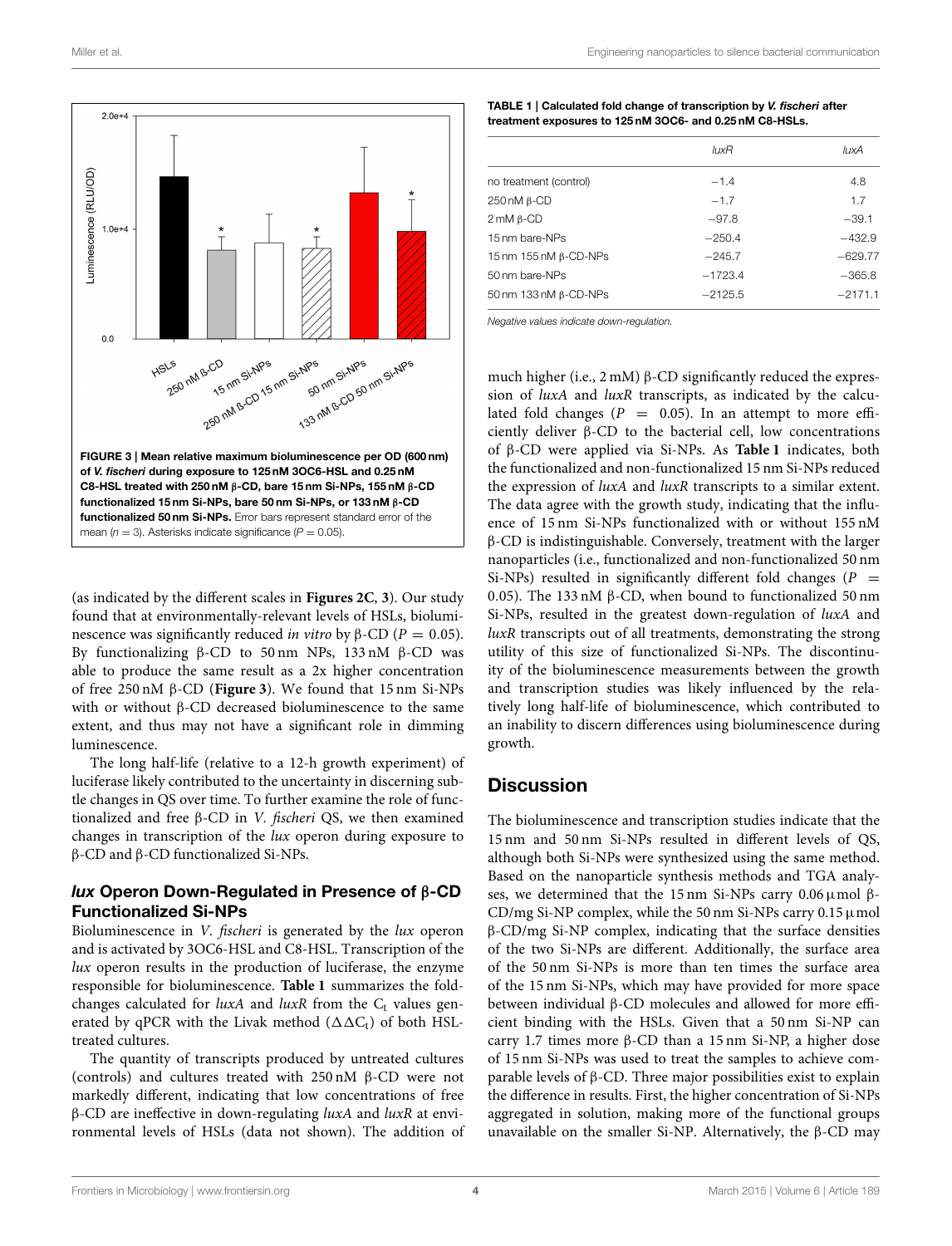have been too dilute among the 15 nm Si-NPs and therefore did not act differently than dissolved β-CD. Lastly, it is possible that the 15 nm Si-NPs behave differently than 50 nm Si-NPs in an aqueous solution [\(Vertegel et al., 2004;](#page-6-26) [Jiang et al.,](#page-6-27) [2008\)](#page-6-27). It has been shown that the surface modifications of silica affect the dispersion of Si-NPs, and that smaller-sized Si-NPs have unique physicochemical properties and optical absorption characteristics [\(Rahman et al., 2009\)](#page-6-28). Therefore, smaller nanoparticles with a low surface density may behave differently than larger nanoparticles with a higher surface density. In summary, it is likely that the β-CD dose carried by the 15 nm Si-NPs behaved differently than the 50 nm Si-NPs, and therefore was unable to impact QS more significantly than free β-CD. The larger 50 nm Si-NPs, in contrast, were able to carry a higher dose of β-CD on fewer nanoparticles, and directly influenced QS in V. fischeri.

Previous studies have reported the use of QS antagonists and inhibitors to successfully interfere with bacterial QS [\(Dong et al.,](#page-6-29) [2007;](#page-6-29) [Hong et al., 2012;](#page-6-30) [Stacy et al., 2012;](#page-6-31) [Welsh et al., 2015\)](#page-6-32). QS antagonists are often plant- and algal-based compounds that bind to LuxR-type receptors and prevent the complex from initating QS. Alternatively, QS inhibitors include both natural and synthetic compounds that either degrade (i.e., enzymes) or inhibit HSLs. Many propose that these anti-virulence strategies will decrease selective pressure; however, the risk of antibiotic resistance cannot be eliminated given the rapid rate of bacterial revolution [\(Rasko and Sperandio, 2010\)](#page-6-0). Our nanoparticlebased QS inhibitors also reduce the risk of antibiotic resistance by delivering high concentrations of the quenching compound without excessive loss of the compound into the microbial environment. This method allows us to specficially target harmful bacteria while reducing side effects often incurred by broad-spectrum antibiotics. By delivering a highly concentrated compound to a localized environment, the bacteria are treated quickly and have less time to respond and adapt. Our study represents one of the first attempts to deliver QS quenching compounds to bacteria via functionalized nanoparticles. Other studies have used antimicrobial nanoparticles, such as silver and titanium dioxide, to kill bacteria or eliminate an infection. However, bacteria have evolved multiple resistance mechanisms against these nanoparticles [\(Rizzello and Pompa, 2014\)](#page-6-33). Our study is significant because it utilizes the size and capacity of nanoparticles and the strength and relative safety of a QS quenching compound to target and weaken bacteria. This technology could be potentially redesigned to carry highly specific compounds in an effort to further reduce selective pressure and eliminate harmful side effects.

In this study, we have demonstrated that functionalized silica nanoparticles can be used to enhance the role of quenching agents in vitro. Specifically, we demonstrated that  $β$ -CD is able to bind HSLs and down-regulate bacterial QS genes. We have found that the quenching ability of β-CD was much greater on functionalized 50 nm Si-NPs, and provides a strong model for future designs. Here, with the advent of nanotechnology, we have demonstrated a unique ability (and tool) to specifically target bacterial communication, which may be used to penetrate biofilms and eliminate infections.

# Materials and Methods

## Diffusion Study

NMR diffusion measurements were performed on a Varian Mercury/VX 400 spectrometer operating at 400.273 MHz  $(^1H)$ . Pulsed-field gradient spin echoes with varying gradient intensity were collected with the Doneshot [\(Pelta et al., 2002\)](#page-6-34) pulse sequence that was included with VNMRJ 2.2D software. The standard Varian Performa I pulsed field gradient amplifier and 5 mm broadband probe were capable of producing a maximum of 20 gauss/cm field gradients. Spectra were taken at ambient temperature with bipolar gradient pulses of 4 ms and a diffusion delay of 100 ms. All data processing was done with the Varian DOSY software package.

## Bacteria and Growth Media

V. fischeri JB10 is a derivative of the ES114 strain that contains a chromosomal gfp reporter within the  $lux$  operon, resulting in luxI-gfp-CDABEG [\(Bose et al., 2007\)](#page-5-4). The strain was prepared by and obtained from Professor Eric Stabb (Univ. Georgia, Athens, GA). V. fischeri JB10 was cultured from a glycerol stock and grown in marine broth (Difco 2216) to exponential phase. The cells were then transferred to defined minimal medium (Studer et al., [2008\)](#page-6-25) for an optical density of approximately 0.1 (Ab $s_{600nm}$ ) for the growth and RNA extraction experiments.

## Bioluminescence Response during Exposure to Nanoparticles

V. fischeri JB10 was grown in marine broth to exponential phase and then transferred (0.5%) to a defined minimal medium [\(Studer et al., 2008\)](#page-6-25). For growth experiments, 96-well plates were incubated at 28◦C in a Victor X Multilabel plate reader for 24 h. Optical density was measured at 600 nm and GFP fluorescence was measured with a 485/20 nm excitation filter and a 528/20 nm emission filter. Bioluminescence was also measured. All measurements were conducted every 2 h for 24 h following 10 s of vigorous shaking. The total volume of each well was 200µL, which included either 250 nM β-CD, 2 mM β-CD, 15 nm SiO<sub>2</sub> nanoparticles (2.75 × 10<sup>-3</sup> mg/mL NPs), 15 nm SiO<sub>2</sub> nanoparticles functionalized with 155 nM β-CD (2.75  $\times$  10<sup>-3</sup> mg/mL NPs), 50 nm SiO<sub>2</sub> nanoparticles (8.9 × 10<sup>-4</sup> mg/mL NPs), or 50 nm  $SiO<sub>2</sub>$  nanoparticles functionalized with 133 nM β-CD (8.9  $\times$  10<sup>-4</sup> mg/mL NPs). Cultures also included 125 nM 3OC6-HSL, 0.25 nM C8-HSL, or both 125 nM 3OC6-HSL and 0.25 nM C8-HSL. All treatments were added at time zero. A growth experiment was also performed with  $600 \text{ nm }$  SiO<sub>2</sub> particles (data not shown, no cell growth occurred), α-cyclodextrin, 2-hydroxypropyl-β-CD, and methyl-β-CD. Cyclodextrins were obtained from Sigma Aldrich.

## Quantitative PCR and Transcript Analysis: lux Transcription during Exposure to Nanoparticles

V. fischeri JB10 was grown in marine broth to exponential phase and then transferred (1%) to a defined minimal medium (Studer et al., [2008\)](#page-6-25). Cultures were grown at 28◦C and 200 rpm in 250 mL shake flasks with a working volume of 50 mL for 8 h. Treatments were added at 8 h and exposure/growth continued for 4 h. At 12 h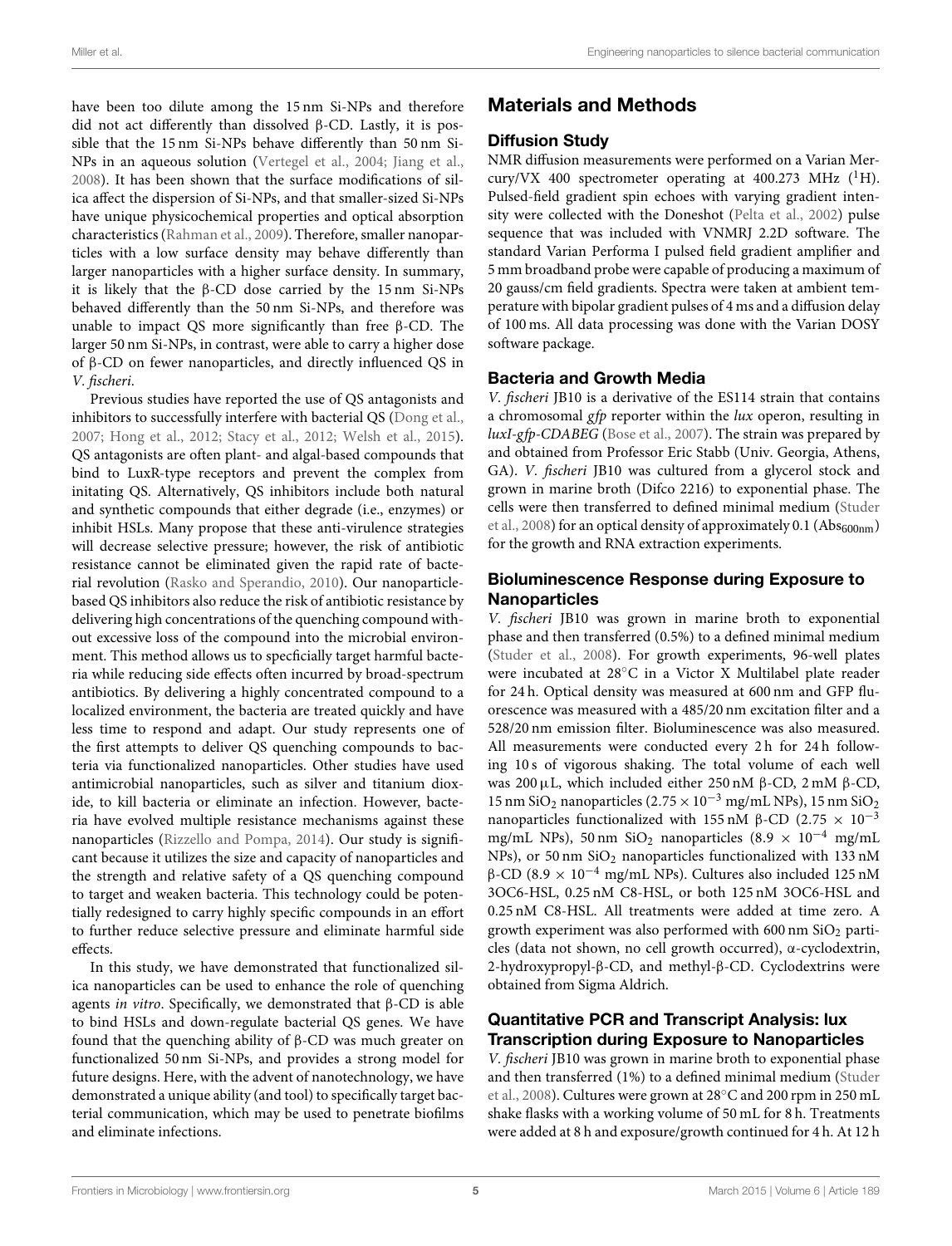of total growth, 2 mL of cells were harvested by centrifugation at 2000  $\times$  g (5 min). Cells were treated with 2 mg/mL lysozyme in TE buffer for 10 minutes and then homogenized with a needle and syringe. RNA was extracted with PureLink RNA Mini Kit (Ambion) and on-column DNA digestion was performed with PureLink PCR Micro Kit (Invitrogen). qPCR was performed on a BioRad CFX96 Real Time System with a C1000 Thermal Cycler. Data was analyzed by the Livak method ( $\Delta\Delta C_t$ ) and fold changes were determined by using  $2^{-\Delta\Delta Ct}$ .

Primers were designed for luxR and luxA with NCBI's Primer-BLAST. Primer sequences for luxA were ATCCC-CATCTTCGTGAACGG and ACAGAACATGGCCACGACAT. Primer sequences for luxR were CGTGGGCGAGTGAAG GAAAA and TGGCGCCAGTTAAAATTGCT. Primer sequences for the 16S rRNA gene were GTTTGATCATGGCTCA GATTG and CTACCTTGTTACGACTTCACC (Hoffmann et al., [2010\)](#page-6-35). The 16S rRNA gene was used as the reference gene. All primers were ordered from Integrated DNA Technologies (Coralville, Iowa). Genomic DNA from V. fischeri JB10 was amplified with the primers and sequenced by Selah Genomics (Columbia, SC) to check the accuracy of the primers.

#### Reagents for Nanoparticle Synthesis

All chemicals were obtained from Fisher or Acros and used as received unless otherwise specified. 3-aminopropyldimethylethoxysilane was obtained from Gelest, Inc. (Morrisville, PA).

#### Nanoparticle Characterization

The nanoparticles were characterized according to methods establish by [Wang and Benicewicz \(2013\)](#page-6-10) and [Wang et al.](#page-6-36) [\(2014\)](#page-6-36). Infrared spectra were determined with a BioRad Excalibur FTS3000 spectrometer. UV-vis spectra were measured with a Perkin-Elmer Lambda 4C UV-vis spectrophotometer. Infrared spectra were recorded with a Perkin-Elmer Spectrum 100 spectrometer. TGA was conducted using a SDT Q600 TGA system (TA Instruments) with a temperature ramping from 25 to 900◦C at a rate of 10◦C/min under nitrogen.

#### Preparation of Monolayer Dye-Labeled β-CD Functionalized Silica Nanoparticles

A method has recently been developed for controlling the density of surface carboxylic acid functional groups coated onto the synthesized silicon dioxide Si-NPs [\(Cash et al., 2012;](#page-5-5) [Wang and Benicewicz, 2013\)](#page-6-10). Using this method, we coated

# References

- <span id="page-5-2"></span>Allison, K. R., Brynildsen, M. P., and Collins, J. J. (2011). Metabolite-enabled eradication of bacterial persisters by aminoglycosides. Nature 473, 216–220. doi: 10.1038/nature10069
- <span id="page-5-3"></span>Boettcher, K. J., and Ruby, E. G. (1990). Depressed light emission by symbiotic Vibrio fischeri of the sepiolid squid Euprymna scolopes. J. Bacteriol. 172, 3701–3706.
- <span id="page-5-4"></span>Bose, J. L., Kim, U., Bartkowski, W., Gunsalus, R. P., Overley, A. M., Lyell, N. L., et al. (2007). Bioluminescence in Vibrio fischeri is controlled by

a monolayer of β-CD onto the fluorescent Si-NPs via a coupling reaction between the β-CD hydroxyl groups and the carboxylic acids on the monolayer of dye-labeled Si-NPs. The carboxylic acid coated Si-NPs were prepared based on a ring-opening reaction between succinic anhydride and aminofunctionalized silica Si-NPs with surface graft densities ranging from 0.10 to 0.65 groups/nm<sup>2</sup>. Thus, the graft density of β-CD functionalized Si-NPs were tailored by varying the feed ratio between bare Si-NPs and amino-silane compound. Specifically, a dimethylformamide (DMF) solution of β-CD (70.56 mg,  $62.16 \mu$ mol), N,N'-Dicyclohexylcarbodiimide (DCC, 10.3 mg,  $49.73 \mu$ mol) and  $4$ -Dimethylaminopyridine (DMAP,  $0.5063$  mg,  $4.144 \mu$ mol) were added to a 15 mL DMF solution of dye-labeled carboxylic acid-functionalized silica nanoparticles (graft density:  $0.24$  groups/nm<sup>2</sup>,  $0.7281$  g). The reaction was stirred at room temperature overnight. The reaction solution was then poured into 200 mL ethyl ether followed by centrifugation at 3000 rpm for 5 min. The recovered particles were then redispersed in 20 mL of ethanol and subjected to dialysis process to further remove impurities. The dyelabeled β-CD coated silica nanoparticles were finally dissolved in ethanol/water mixture solvents for further use. The preparation of dye-labeled monolayer carboxylic acid functionalized silica nanoparticles was based on our previous work [\(Cash et al.,](#page-5-5) [2012\)](#page-5-5).

## Statistical Analysis

Statistical significance for all experiments was determined by a repeated measures analysis of variance test followed by an aposteriori pairwise muliple comparision procedure (SigmaPlot, Systat Software, San Jose, CA).

## Acknowledgments

This work was supported by grants from the US National Science Foundation (BME-1032579) and the NanoCenter at the University of South Carolina. Dr. BCB also acknowledges support from the SC SmartState Program.

# Supplementary Material

The Supplementary Material for this article can be found [online at: http://www.frontiersin.org/journal/10.3389/fmicb.](http://www.frontiersin.org/journal/10.3389/fmicb.2015.00189/abstract) 2015.00189/abstract

the redox-responsive regulator ArcA. Mol. Microbiol. 65, 538–553. doi: 10.1111/j.1365-2958.2007.05809.x

- <span id="page-5-1"></span>Canton, R., and Morosini, M. I. (2011). Emergence and spread of antibiotic resistance following exposure to antibiotics. FEMS Microbiol. Rev. 35, 977–991. doi: 10.1111/j.1574-6976.2011.00295.x
- <span id="page-5-5"></span>Cash, B. M., Wang, L., and Benicewicz, B. C. (2012). The preparation and characterization of carboxylic acid-coated silica nanoparticles. J. Polym. Sci. A Polym. Chem. 50, 2533–2540. doi: 10.1002/pola.26029
- <span id="page-5-0"></span>Costerton, J. W., Cheng, K. J., Geesey, G. G., Ladd, T. I., Nickel, J. C., Dasgupta, M., et al. (1987). Bacterial biofilms in nature and disease.